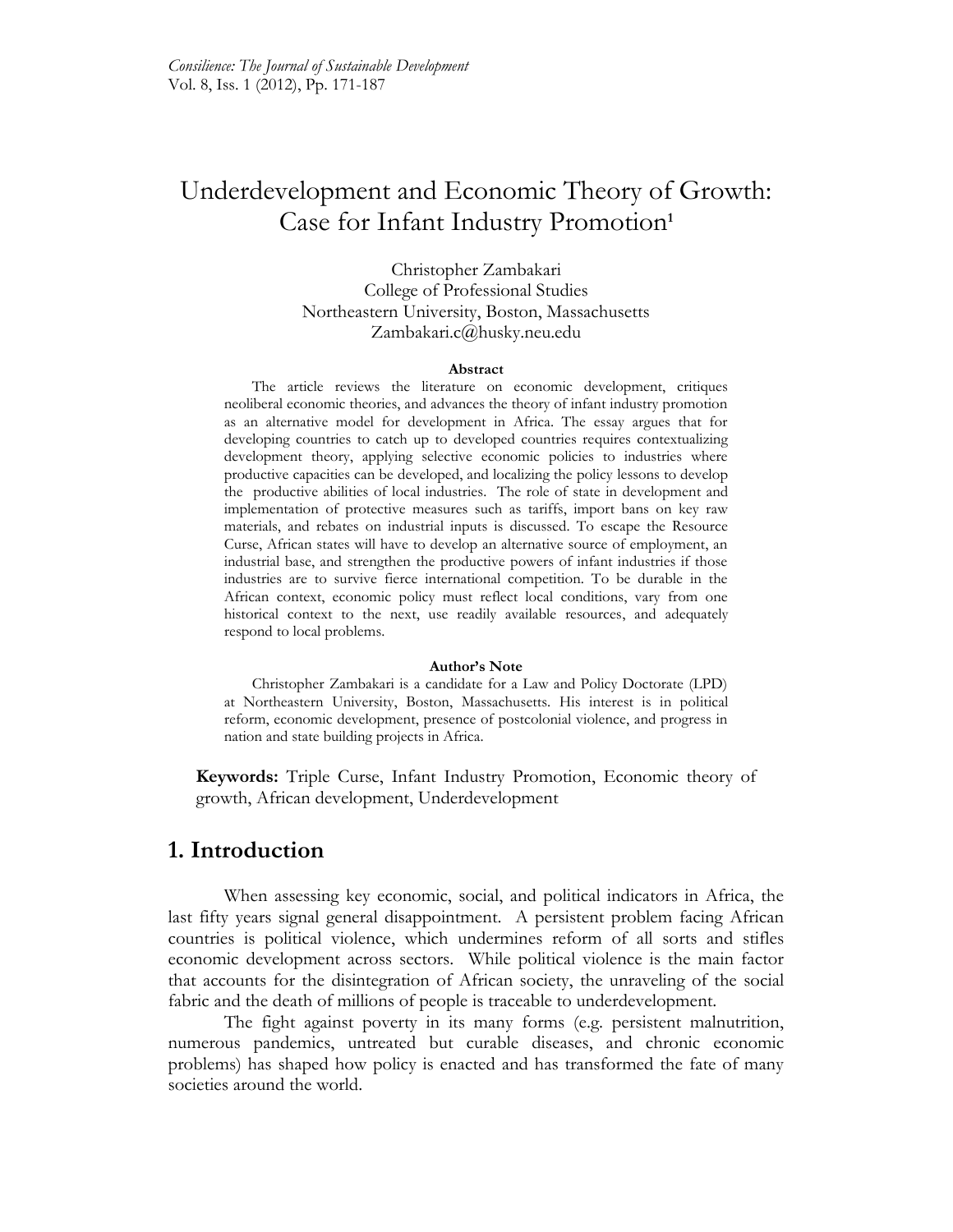How does one explain the persistent lack of development on the continent? By analyzing the approach to development through Infant Industry Promotion, this essay observes how today's rich countries developed and how that model can be replicated. $^{2}$ 

In navigating the different theories of economic development, I will show the limits of neoliberal theories of growth and argue that we must pay attention to the history of economics, focusing on policies adopted by today's rich countries. Next, I will argue that no single school of economic thought can help African countries develop. The key lies in contextualizing development theory, applying selective policy to industries where productive capacities can be developed, and drawing relevant lessons from diverse schools of thought around the world. Localizing the methodology prioritizes local industries and thus develops their competitiveness. Lastly, lessons will be drawn to help African countries learn from successful 'catch ups' and effective economic policies successfully implemented by today's developed countries.<sup>3</sup> In the next section, I explore the question of development in the African context. I begin my analysis with the problem of underdevelopment in the African context.

Underdevelopment is related to – yet, distinct from - the problem of violence. This is mostly so because interstate violence has been significantly dropped over the past five decades (Peter, 2001; Themnér & Wallensteen, 2011). Violence, specifically civil wars and intra-state conflicts, poses the greatest threat to peace and the socioeconomic wellbeing of the people of Africa (Geneva Declaration Secretariat, 2008, pp. 2-3, 13).

On the other hand, ethnic violence has proliferated, costing the lives of millions of people. The gap between the fall of interstate violence and the rise ethnic violence raises several questions. What accounts for the underdevelopment of countries that have been relatively stable, without war or internal ethnic conflicts? What explains the widening inequality between the Global North and South (Erik S Reinert, 2007), the 'haves' and 'have not's'?

To borrow a phrase popularized by the British poet Percy Bysshe Shelley in *A Defense of Poetry (1954)*, around the world the "rich have become richer, and the poor have become poorer." Underdevelopment leads to poverty, which deprives people of the means to live decent lives. Oftentimes, when underdevelopment and poverty in Africa become too great to bear, competition over scarce resources leads to violent outbreaks, costing the lives of many.

Infant Industry Promotion is a term that refers to a state policy that for a period of time shields domestic industries in order to prepare them for competition with more established firms. This approach-is characterized by a series of policies designed to nurture domestic industry until those industries develop "productive powers"(Brown, Lynn-Jones, & Miller, 1995, p. 54) and are able to compete globally.

Implementing Infant Industry Promotion involves prioritizing industries identified by the state as crucial to a country's economic future and by enacting regulations to protect those industries during the infant stage of development. The removal of protective measures (e.g. tariffs, subsidies, quotas, import bans, rebates on industrial inputs, regulations, and product standards) fosters the capability of domestic industries to compete locally, regionally and internationally. The process can require months or years, depending on the nature of the industry and the intensity of competition.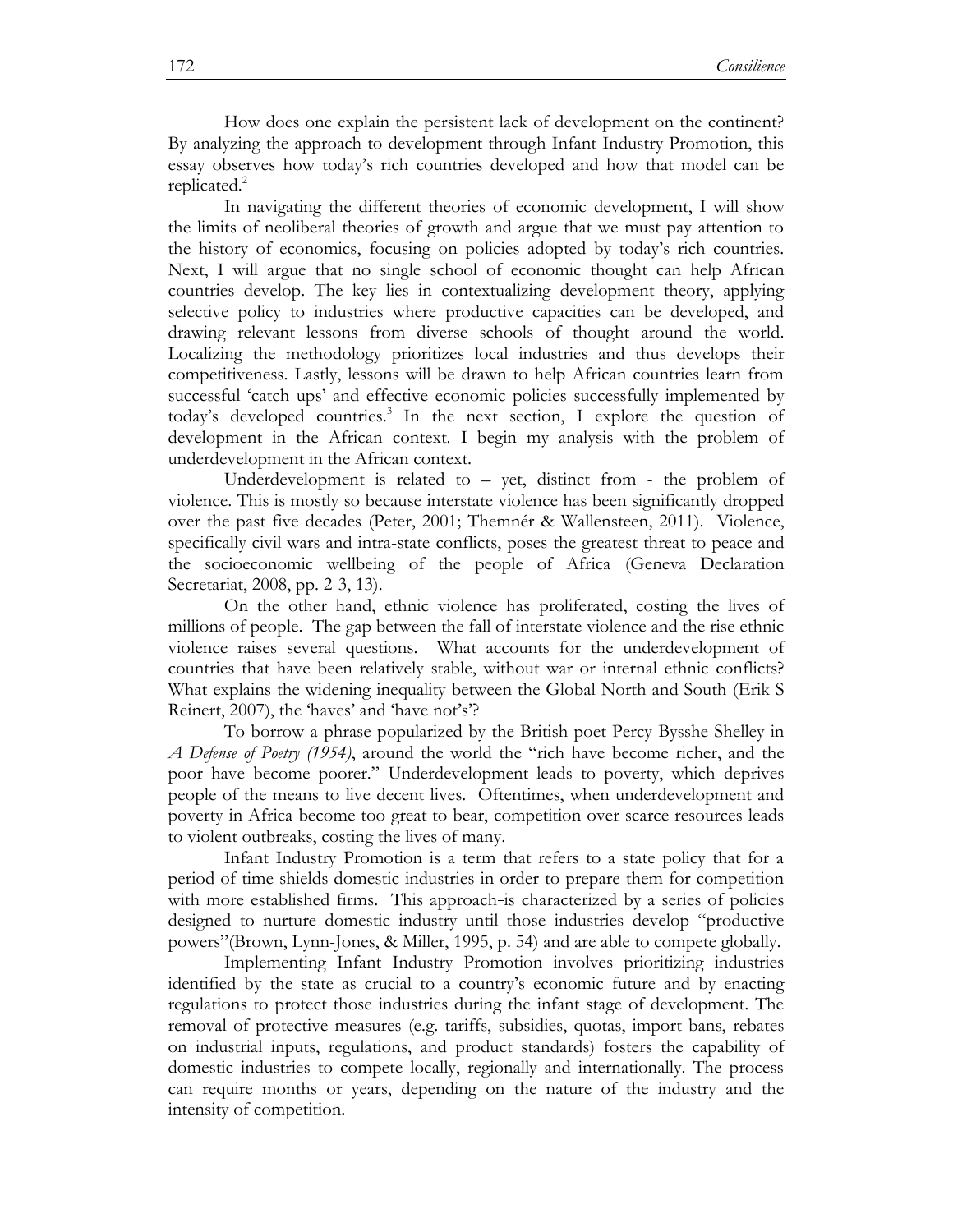# **2. Economic Growth in Africa: A Short Review**

In his lecture to the African Development Bank in 2009, Chang showed economic growth statistics between 1960-1980 and 1980-2004 on GDP growth rates (%) for sub-Saharan Africa as a region. He contrasted that with two other regions: all developed countries, as well as Latin America and the Caribbean (Table 1). Sub-Saharan Africa had the lowest growth rate compared with all other regions from 1960 to 2004.

These figures were reported in 1989 by The United Nations Economic Commission for Africa (UNECA) in a published report that showed the annual growth rate (GDP) for the continent was 0.4 percent between 1980 and 1987. Furthermore, the per-capital income at the end of the 1970s continuously declined at a rate of 2.6 percent annually during the same period (UNECA, 1989, p. i). The report noted that while poverty was increasing, "productive and infrastructural facilities" (UNECA, p. i) were decaying. Two decades later UNECA published new statistics on the grow rate across regions in Africa (see Table 2 for summary).

At first it seems African economies have indeed picked up speed and joined the ranks of other developing countries. The report however identified the source of growth in the surge in commodity price between 2005 and 2007 and increased Foreign Direct Investment (FDI) in the extractive industries. Both commodities and natural resources are industries that suffer from diminishing returns over time. This will be discussed later in this paper. It showed that Central and Southern Africa are the most affected regions. Historically, these two regions have had weaker economic institutions.

The sudden surge in GDP across regions was misleading because it was not reflective of any sustainable trend that transforms the economy of a country. The result was that when the financial crisis of 2008 hit, most of those countries went into a severe recession and numbers fell to historic lows.

|                          | 'Bad Old Days' | 'Brave New World' |
|--------------------------|----------------|-------------------|
| Regions                  | 1960-80        | 1980-2004         |
|                          | $\binom{0}{0}$ | $\binom{0}{0}$    |
| All developing countries | 3.0            | 2.2               |
| Latin America and the    | 3.1            | 0.5               |
| Caribbean                |                |                   |
| Sub-Saharan Africa       | 1.6            | $-0.3$            |

#### **Table 1. Annual per capita GDP growth rates (%)**

Source: Table reproduced from The lecture delivered in the Eminent Speakers Program of the African Development Bank on 26 February 2009 (H. J. Chang, p. 2). Chang reproduced the table from World Development Report 2002(World Bank, p. 237).

#### **Table 2: Real GDP growth (%)**

| $\mathbf{r}$<br>2009<br>2005<br>2007<br>2010<br>2008<br>2006<br>ears |
|----------------------------------------------------------------------|
|----------------------------------------------------------------------|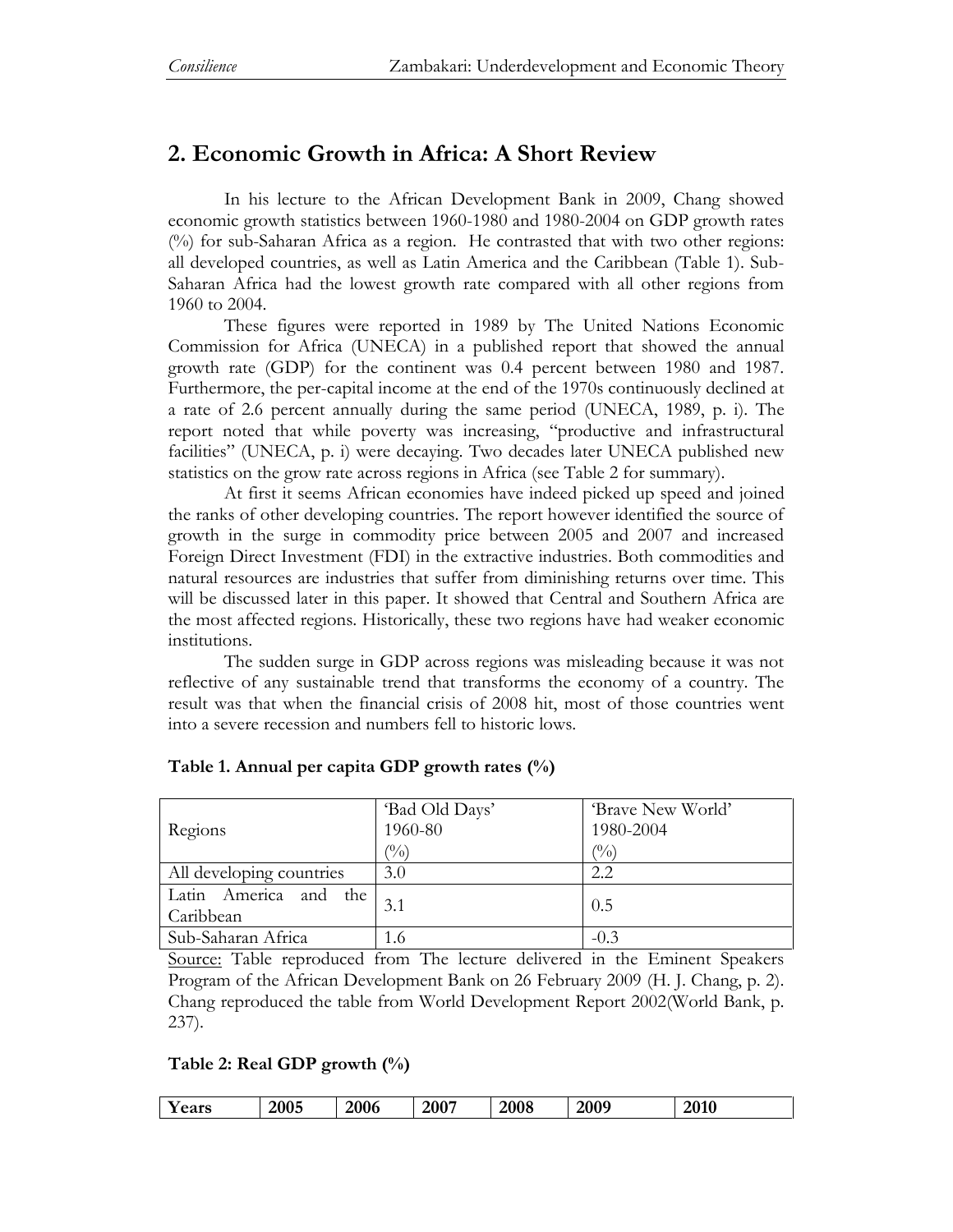|                                |     |     |     |     | (estimated) | (projections) |
|--------------------------------|-----|-----|-----|-----|-------------|---------------|
| Africa<br>(Regions)            | 5.9 | 5.9 | 6.0 | 4.9 | 1.6         | 4.3           |
| Central                        | 5.0 | 2.6 | 5.6 | 4.5 | 0.9         | 3.8           |
| East                           | 7.4 | 6.8 | 7.5 | 6.4 | 3.9         | 5.3           |
| North                          | 6.0 | 5.9 | 5.3 | 4.7 | 3.5         | 4.1           |
| Southern                       | 6.0 | 6.6 | 6.7 | 4.6 | $-1.6$      | 4.1           |
| West                           | 5.1 | 5.3 | 5.9 | 5.3 | 2.4         | 4.7           |
| Oil-<br>exporting<br>Countries | 6.8 | 6.0 | 6.9 | 5.6 | 2.5         | 4.9           |
| Oil-<br>importing<br>Countries | 4.9 | 5.9 | 5.1 | 4.2 | 0.5         | 3.6           |

Source: The United Nations Economic Commission for Africa, 2010 (UNECA, p. 135, see Table 4.7)

### **3. Making Sense of Underdevelopment**

There is a wide consensus that the problem of underdevelopment in the African context is related to the mode of production imposed from outside. It is also argued that Africa's mode of integration into the global economy is responsible for its underdevelopment (Amin, 1972; Rodney, 1972). One group of scholars argues that the conditionality imposed by World Bank (WB)<sup>4</sup> and International Monetary Fund (IMF) is responsible for the underdevelopment of African economies (Amin, 2010b; Easterly, 2001; Goldstein & Montiel, 2007). Others claim that the problem lies with the mode of production and capitalist system (Amin, 1990; Arrighi, 2007). Those who locate the cause in the capitalist system explain that the outgrowth of the capitalist produces such problems as "racism, sexism, imperialism, militarism, alienation, system environmental destruction, and the glaringly unequal distribution of wealth, incomes and political power" (Hunt, 2003; Wise, 1973).

Another view that explains the fate of the poor is offered by the Malthusian school of economics, reasoning that poor people are to be blamed for poverty because they have too many children. This view is still popular in the explanation of poverty, not only in developing countries but also in the United States where some claim that African Americans and Hispanics have too many children (Hunt, 2003, p. 51). Political scientists also point to the institutional legacy of colonialism as the main culprit in the impoverishment of the continent, exemplified by exploitative and unequal relations in Africa's rural sides, starting in the late  $19<sup>th</sup>$  century and extending to the late  $20<sup>th</sup>$  century (Amin, 1972; Mamdani, 1986; Rodney, 1972).

Marxist theories contributed to this commentary, focused on the relations of exchange, modes of production, and class struggles. Still, faced with the problem of mass violence in the postcolonial period, neither political economics nor Marxists could make sense of the violence. Postcolonial violence is not driven by marketbased relationships. In other words, it is not the result of a clash between classes or division of labor. This fact withstood the attempted explanations of all political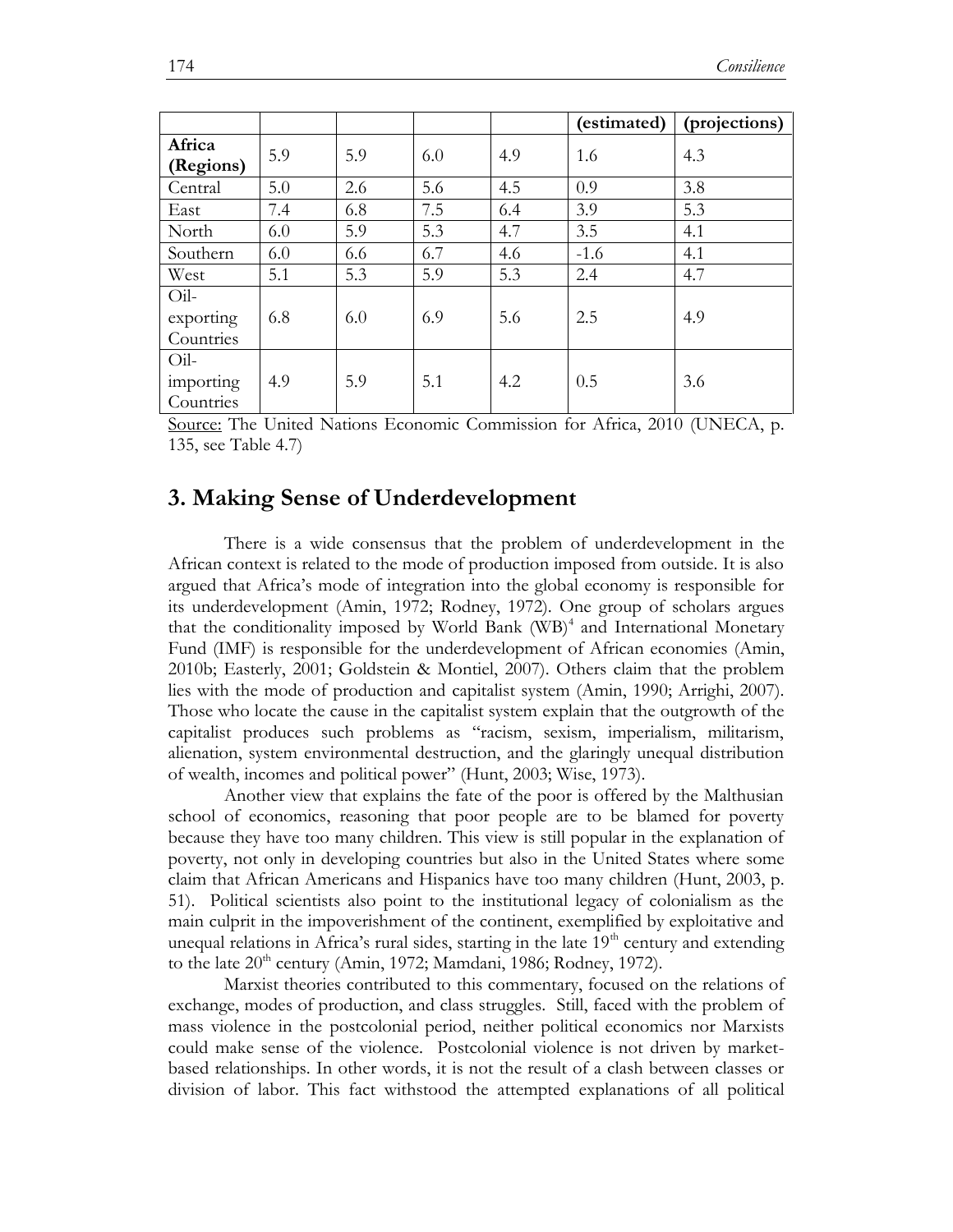economists. It could be partially explained by Marxist scholars. Marxists succeeded in "historicizing the political legacy of colonialism and the colonial state as legal/institutional complex that reproduced particular political identities" (Mahmood Mamdani, 2005, p. 3).

Neoliberal economists empowered and driven by with their faith in perfect competition, equilibrium, and the Efficient Market Hypothesis (Malkiel, 2003) have pushed for the liberalization of markets, the removal of state planning from economic policy, deregulation of financial markets, and reduction of industrial tariffs. Africa's leading political economist, Samir Amin, recently pointed out that neoliberal economists do not ask the real question about the system that governs the world today: capitalism. Rather, they religiously trust the efficiency of the market and textbooks on economics are, therefore, "quasi-fundamental religious texts" (Amin, 2011). Blind to the limits of the market hypothesis and its many flaws (Hunt, 2003), they provide an a priori response to explain that the market already exists, therefore, it is rational and efficient. Unfortunately, this paradigm has proved disastrous for the countries of the South.

The economic laws that govern firms also govern nations. In allocating resources to one sector you forego allocation to another. In times of crisis, war, and conflict, a country preoccupies itself less with building industries for civilians' goods than with industries that support the war effort.

A plethora of scholarship exists that examines the plunder of resources within the African continent (Amin, 2010a; Bond, 2006, see Ch. 4; Hochschild, 2001). Under colonial domination, both the economies and labor force of Africa were organized in such a fashion that all surpluses were extracted and exported to Europe (Jones, 2003, p. 42). Amin recently remarked that of all regions in the world, Africa remains the most vulnerable part of the global system and by this logic, is condemned to perpetual exploitation (Amin, 2010a). The Development Centre of the Organization for Economic Co-operation and Development for the OECD on the history of world development showed in its historical analysis of world economy that:

"Africa has nearly 13 per cent of world population, but only 3 per cent of world GDP. It is the world's poorest region, with a 1998 per capita income only 5 per cent of that in the richest region, less than half of that in Asia (excluding Japan). It has the lowest life expectation (52 years compared with 78 in Western Europe) (Maddison, 2001, p. 161).

From this perspective, a "useful Africa is an Africa without Africans. For the global system, the African people are too much" (Amin, 2010a). Given the desperate conditions existing for the people of Africa, it is no surprise that the postcolonial period has been ravaged by a proliferation of ethnic violence, civil wars, and genocides. The easiest way to weaken it is to exploit a divided and dismembered continent. So reported the Ghanaian writer, Ayi Armah, in his article on the fragmentation of the African continent (Armah, 2010). Locating Africa's problem in its lack of integration has inspired the African Union to call for the unification of markets as a way to strengthen Africa's position on the international stage.

The issue of uniting the countries of Africa was the subject of the Africa Union's Summit in January 2011, under the theme of "Towards Greater Unity and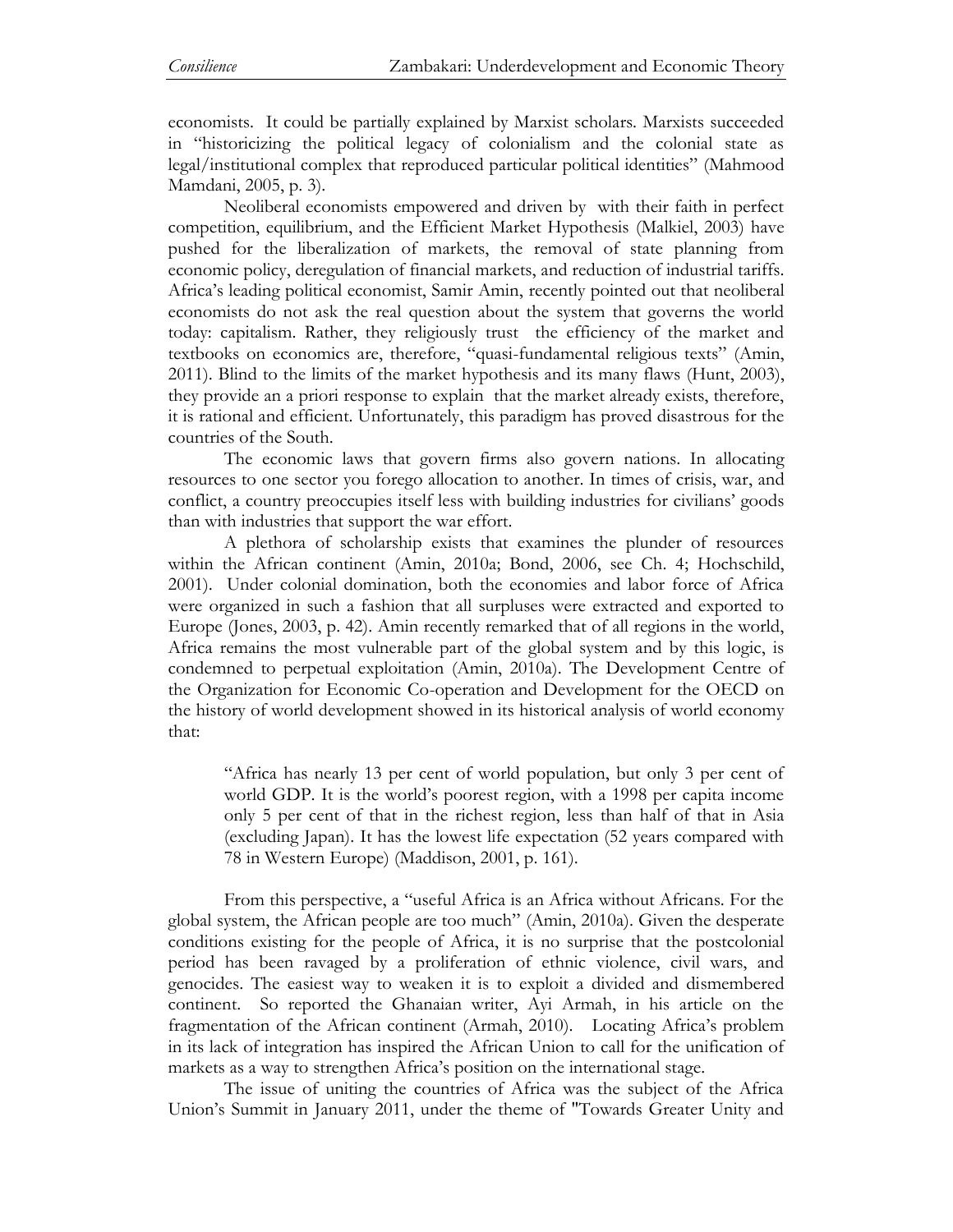Integration through Shared Values" (AU, 2011). Today, the leading institutions in Africa - African Union, The United Nations Economic Commission for Africa (UNECA), and the African Development Bank (A.D.B.) have entire divisions dealing with the chronic problem of underdevelopment on the continent (Shaaeldin, 1991, p. 328).

The unification of various markets in Africa is seen as a prerequisite to the strengthening of the continent as a whole. A stronger Africa will develop the ability to restrain "external plunder" (Amin, 2010a; Bond, 2006, pp. 45-46), and utilize its resources for the benefit of the African peoples. Those who have control over global capital may well be advantaged by Africa remaining in darkness and its society perpetually fragmented. In disunity, Africa can be greedily exploited. Lacking in capability and sovereignty over territory and people, African states are easily subjugated politically and economically to the will of the dominant West.

The next section discusses the theory of comparative advantage and problematizes it to show its limits. The last section concludes by discussing one alternative model in the theory of infant industry promotion.

## **4. The Theory of Comparative Advantage and its Assumptions**

The theory of comparative advantage is the most important concept in international trade theory. Common reasons advanced for trade include differences in natural resource endowment, differences in technological capabilities, and differences in demand. Some countries have more rare minerals than others. Other countries have developed and pioneered technological innovation; others have unique demands for goods and services. Lastly, the existence of economies of scale in production delivers countries with more mature industries an advantage in a trade relationship superior to operating in self-sufficiency (Suranovic, 2010, p. 35). The economic theory of comparative advantage is based on relative production costs across countries.

The theory offers a powerful tool for those engaged in international trade. However, it is grounded, like any economic theory, in a set of assumptions. The countries involved produce using one factor of production. Other factors of production are omitted from the assumption. It infers that goods are homogeneous across firms and countries; labor is homogeneous within a country but heterogeneous across nations. Labor is always fully employed in the model of comparative advantage while goods and services move easily and cheaply across countries and between countries. The model presumes a perfectly competitive market. Lastly, the level of technology utilized in production of goods and services is the only factor presupposed to vary across countries and industries (Suranovic 2010, 39-45).

The real world shows a different picture; one that is more complicated than the Ricardian model. The real world has politics to which economics is subordinated. In the real world of trade, many countries are involved, not just two, and they produce a variety of goods and services that are not homogeneous. The market is not perfectly competitive, since great differences exist among firms that enjoy power in certain markets and in certain industries.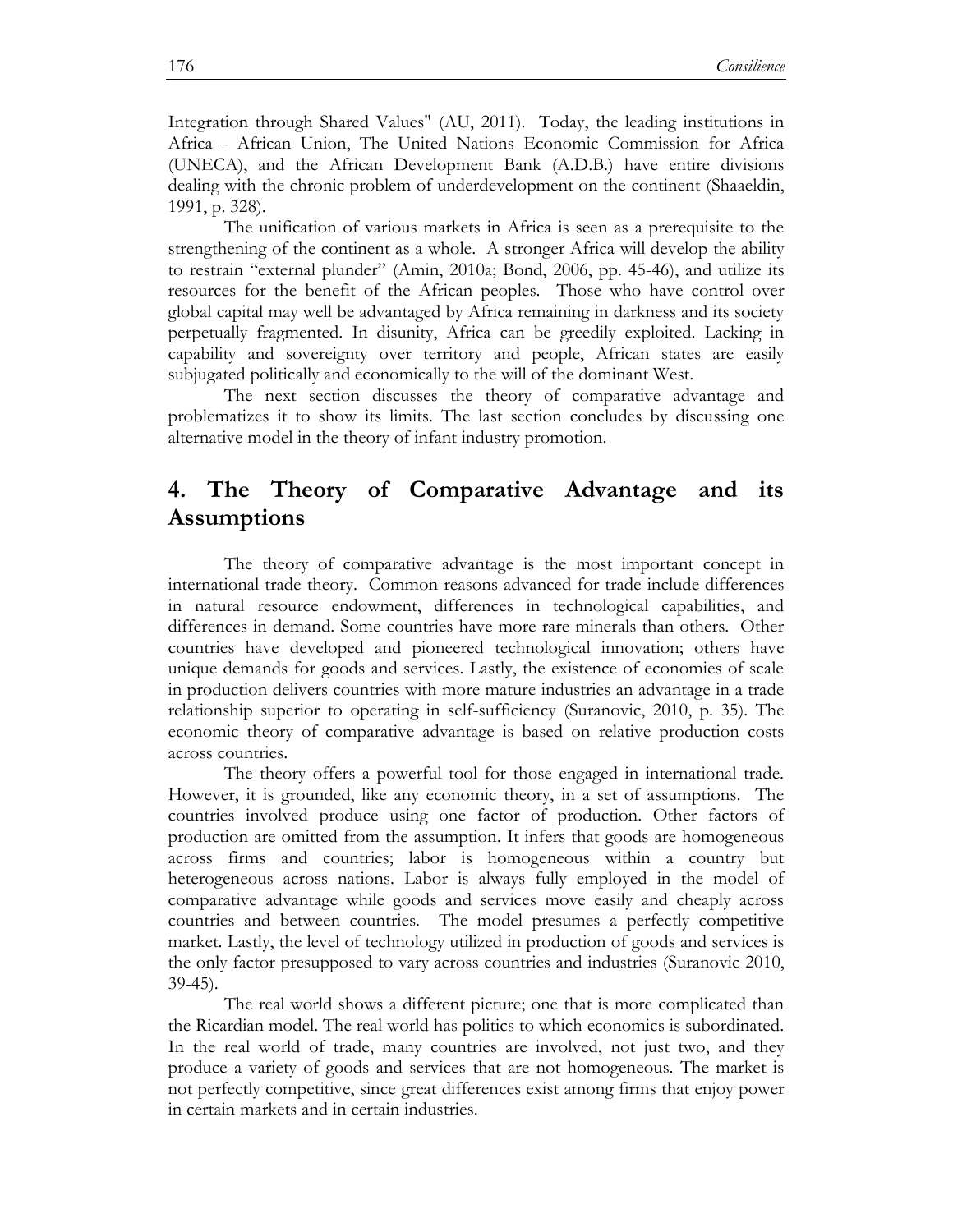Add to this complication the truth that some governments purposefully create and sustain monopolies that only generate market failures and not a competitive market (Joseph E. Stiglitz, 1989). Countries have monopolies that effectively prevent entries into the industry. Worse still, some countries have firms that set prices for goods and services at the expense of the price set by the assumed competitive market economy.

Despite these flaws, the theory remains the most important and powerful in explaining normative trade. I say normative because a world of differences exist between how trade should be conducted according to the model and how trade is conducted. The theory does not describe *how* nations actually engage in trade but rather explains how trade *can* happen in the real world. It remains the bedrock of international trade as a conceptual framework.

## **5. Comparative Advantage and Specialization**

The United Nations defines trade broadly as the inward and outward movement of goods through a country or territory (United Nations, 1998, p. 23). This definition includes movements through customs, warehouses and free zones. The theory of comparative advantage postulates that countries should specialize in the products they can most cheaply manufacture relative to other goods.

Comparative advantage also shows that trade benefits both parties even when one country has an absolute advantage in certain industries. The reason pertains to specializing in product where a country has the greatest relative advantage over its trading partner. The country that lacks a comparative advantage in a given industry can also benefit from trading with other nations by specializing in products that present a relative advantage. This conceptual framework was first elucidated by David Ricardo, and provides the theoretical foundation for  $19<sup>th</sup>$  century free trade.

Chang Ha-Joon, Economist and faculty member at University of Cambridge, argues that the theory of comparative advantage is correct only within a very narrow scope (H.-J. Chang, 2008, pp. 46-47). It assumes as a starting point: that nations will accept current levels of technology as a given. Technology refers to the techniques used to turn resources (labor, capital, and land) into outputs (goods and services). Ricardo's theory of comparative advantage is a powerful tool for explaining how trade benefits a nation, but is not a good theory for explaining what happens when a country wants to acquire advanced technologies.<sup>5</sup>

Chang argues that absorbing new technologies takes time. For countries that do not have a technological edge but seek to acquire it, protection from international competition is essential during the learning and implementation period. The problem lies in the opportunity cost involved in adopting a protectionist stance while domestic industries get ready for competition with the external world. The cost that a country must bear is often too heavy as that country must forego the opportunity to import cheaper products during the learning phase under protectionism. Without great sacrifice, a country cannot develop an advance industrial base capable of competing on the international stage. The advocates of trade under neoliberalism argue that in order to achieve greater production and higher standards of living, countries need specialize in areas where those countries have a comparative advantage. This enables nations to concentrate on a limited number of activities in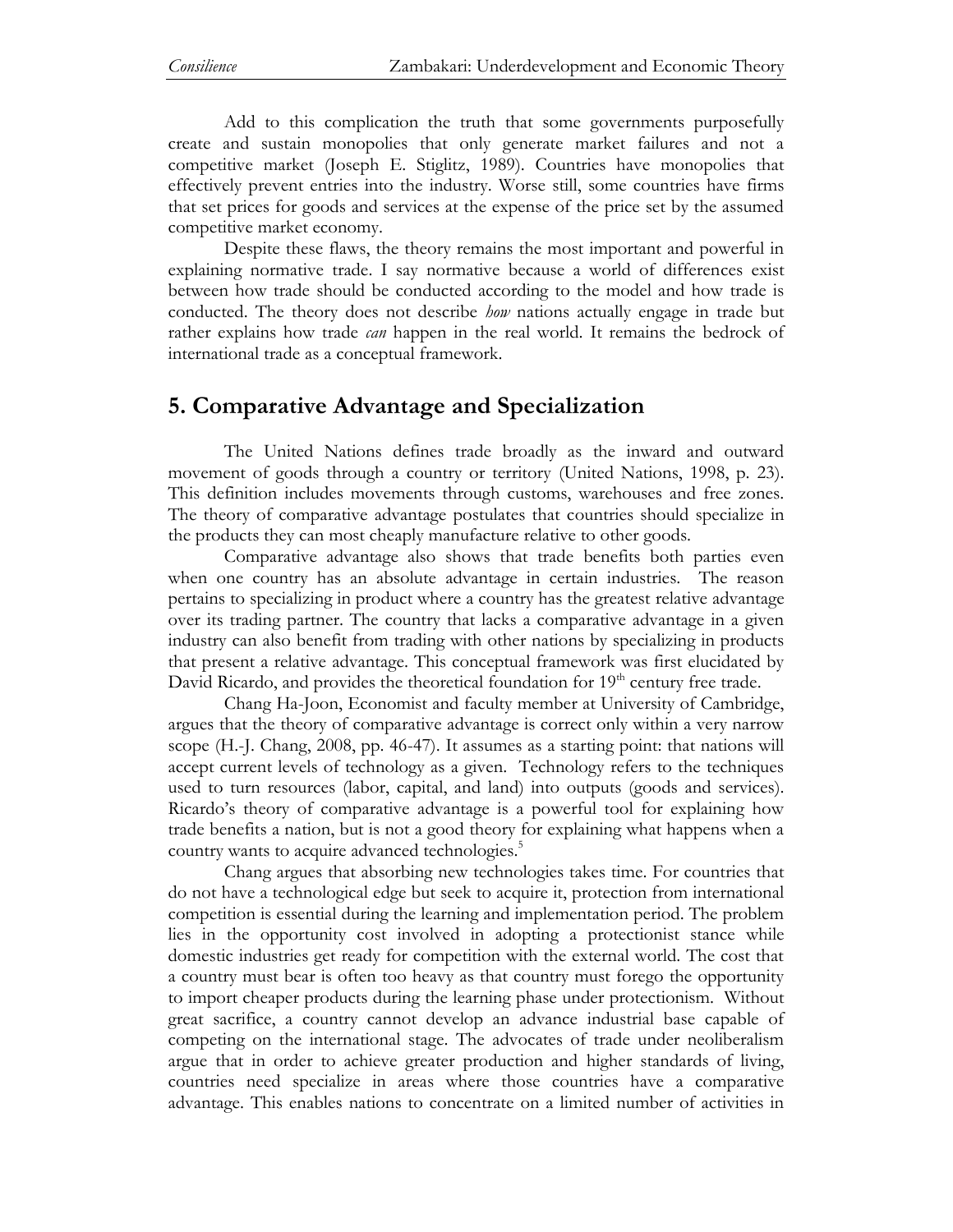order to increase economic efficiency. Some countries have an absolute advantage or a comparative advantage in production. Reinert accused proponents of trade who recommend specialization in areas that offer a comparative advantage of misleading Third World Countries specializing "in being poor and uneducated" (Erik S Reinert, 2005, p. 16). Instead he recommends a shift away from a focus on industries that suffer from diminishing return. Economic policies should seek to change "the economic structures of poor countries. This includes an emphasis on "scale, scope, speed and specialization" (Erik S Reinert, p. 16). This means that countries seeking to develop need to focus their limited resources on developing the productive powers of key domestic industries. This is represents a shift from trade to production as a guiding principle.

As discussed earlier, trade can benefit even countries that have an *absolute advantage* in a certain industry Absolute advantage is defined as the ability to produce goods or services at lower cost or with higher productivity. The reason trade can benefit a country that has no absolute advantage lies in the ability to produce a good or service using fewer resources than other producers use. For both countries engaged in the trade, having a smaller opportunity cost than others can lead to higher relative productivity. Once the comparative advantage is determined, then each country can focus on what it produces using the least resources. The outcome of this process of specialization is an increase in the total production of goods and services. This exchange then leads to higher living standards rather than self-sufficiency. This is the heart of the theory of comparative advantage.

From Hamilton to List, all the way to today's economists, the theory of comparative advantage has been criticized for failing to lift countries that seek to develop infant industries. In Germany, the leading critic of international trade and advocate of infant industry promotion was Georg Friedrich List (1789-1846). In List's seminal work, *The National System of Political Economy (List, 1991, published in 1838)*, he argued that it was the responsibility of a nation to develop its "productive powers." According to List, it was better for a state at the intermediate level of development to "protect only those infant industries that have a fair chance of achieving a comparative advantage" (Waltz, 1993, p. 56). List criticized those who slavishly followed the school of 'Free Trader,' who took at face value the teachings of Adam Smith and David Ricardo and likened them to "the patient who followed a printed prescription and died of a misprint"(Brown et al., 1995, p. 54; Hirst, 1909, p. 289).

List also showed that the practice advocated by Great Britain, the  $19<sup>th</sup>$ century power and later by the United States, amounted to a deliberate act of "kicking away the ladder"<sup>6</sup> which allowed other countries to climb to the top. This deliberate act of sabotaging developing countries' opportunity to use same mechanism effectively denied poorer countries the chance to develop (H.-J. Chang, 2005).

For the Americans, List advised that "the worst of all things" (Hirst, 1909) would be for farmers in America to buy their manufactured goods from England. The United States needed to protect its Infant Industries from competition, a vision that Alexander Hamilton vigorously advocated.

Another contribution for the promotion of infant industries comes from Norwegian economic theorist Erik Reinert, professor of Technology Governance and Development Strategies at Tallinn University of Technology, Estonia. Reinert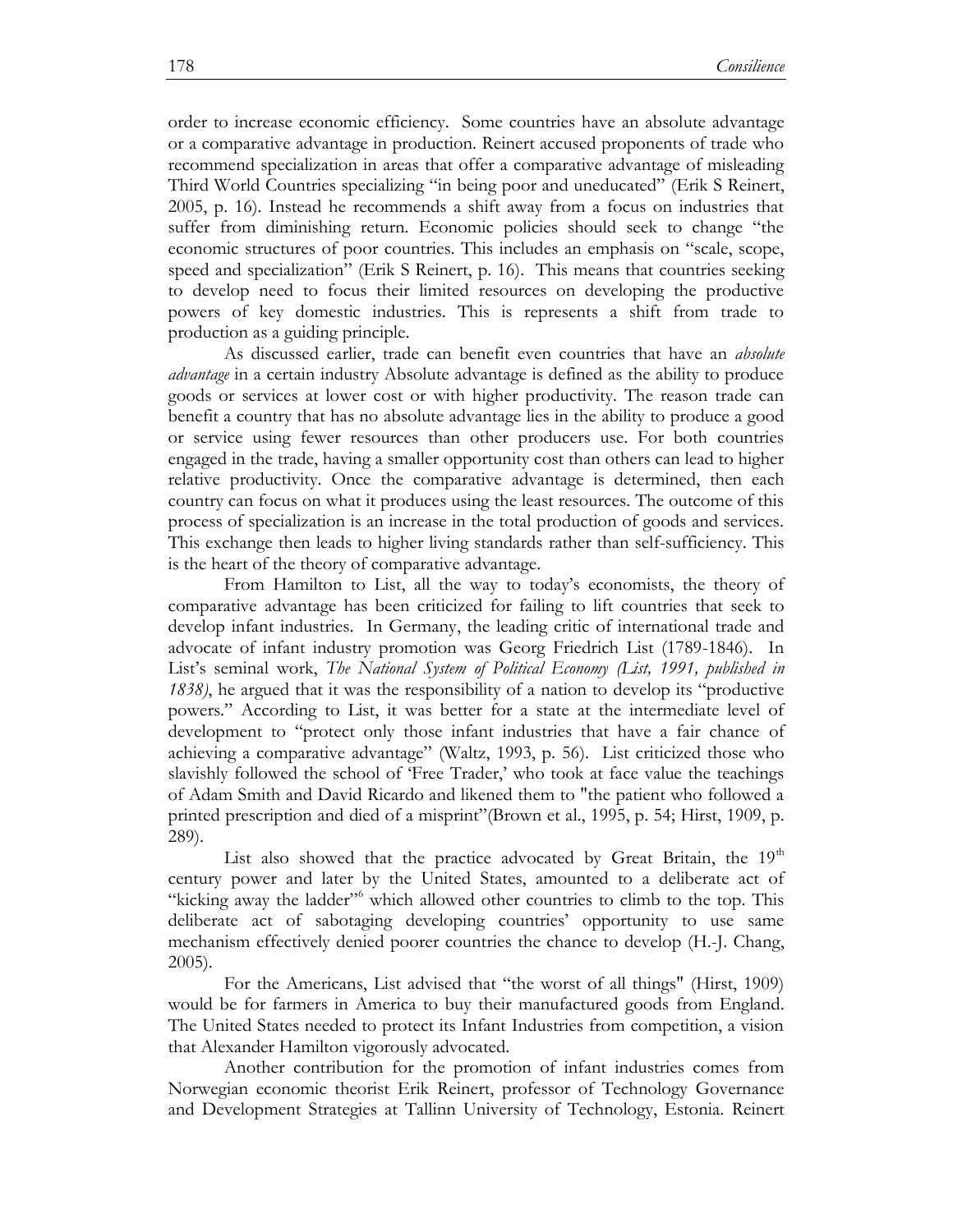argues that the priority in development economics is located on the wrong objectives. Large emphasis rests on foreign financing of domestic social goals rather than building industries and capacities to stimulate growth. Rather than attacking the roots of the problem, the West attacks symptoms. This has led to the retardation of development, strangulation of infant industries, and "welfare colonialism" (Erik S Reinert, 2005).

Drawing from examples in Europe, the U.S., South America, and Africa, Reinert shows that the Marshall Plan was only successful because it placed an emphasis on re-industrializing Germany. This is contrasted with the massive failure of the Morgenthau Plan which focused on de-industrializing Germany (G. C. Marshall, 1997a). The Morgenthau Plan is what the West regularly imposes on all other developing countries rather than adopting a plan similar to the Marshall Plan. Reinert writes that we need to return to economics as historically practiced because the model it offered was the best model for releasing countries from poverty. Development efforts based on the dominant paradigm, which has abandoned the long tradition of economics dating back to the 1400s onward, ignored history and turned development economics into palliative economics.

The importance of history in the study of economics is necessary if one is to know what has been successful in the past. Columbia University's Nobel winning economist Joseph Stiglitz made a similar observation in a keynote address to the First Global Development Network in Bonn in 1999. Stiglitz noted that success in meeting the challenges of the new century will depend on an accurate understanding of the histories of, "how we-the developed and developing countries, and the economies in transition-came to be where we are today" (J.E. Stiglitz & Chang, 2001, p. 194). This point is elaborated in great detail by Reinert, who traces the history of the discipline of economics and notes that the praxis of development economics has always been "to assimilate and produce less efficient copies of the economic structure of wealthy nation" (Erik S Reinert, 2007).

To duplicate imperfectly economic structures of wealthy nation requires two factors: large division of labor and diversity in industries with increasing return activities, such as knowledge-intensive services. Most of today's poor countries lack a strong manufacturing sector because the West has convinced them of, or imposed upon them, the need to focus on comparative advantage. The effect is what Reinert calls "*industricide,"* the killing of industries at the infant stage, reducing the country to an exporter of raw material and net importer of manufactured goods. Rich countries have focused on manufacturing and knowledge-intensive sectors while allocating raw material extraction to developing countries. The effect has been a sustained system whereby the rich get richer and the poor are made poorer.

## **6. Increasing and Diminishing Returns**

The concept of diminishing and increasing returns dates back to the European Renaissance and finds expression in the writings of many economists including Friedrich List (1865), Alfred Marshall *(1890),* and in American statements attributed to policymakers such as Abraham Lincoln and Alexander Hamilton (Erik S Reinert, 2005). These concepts are rooted in economic theory that leads to growth or lack thereof.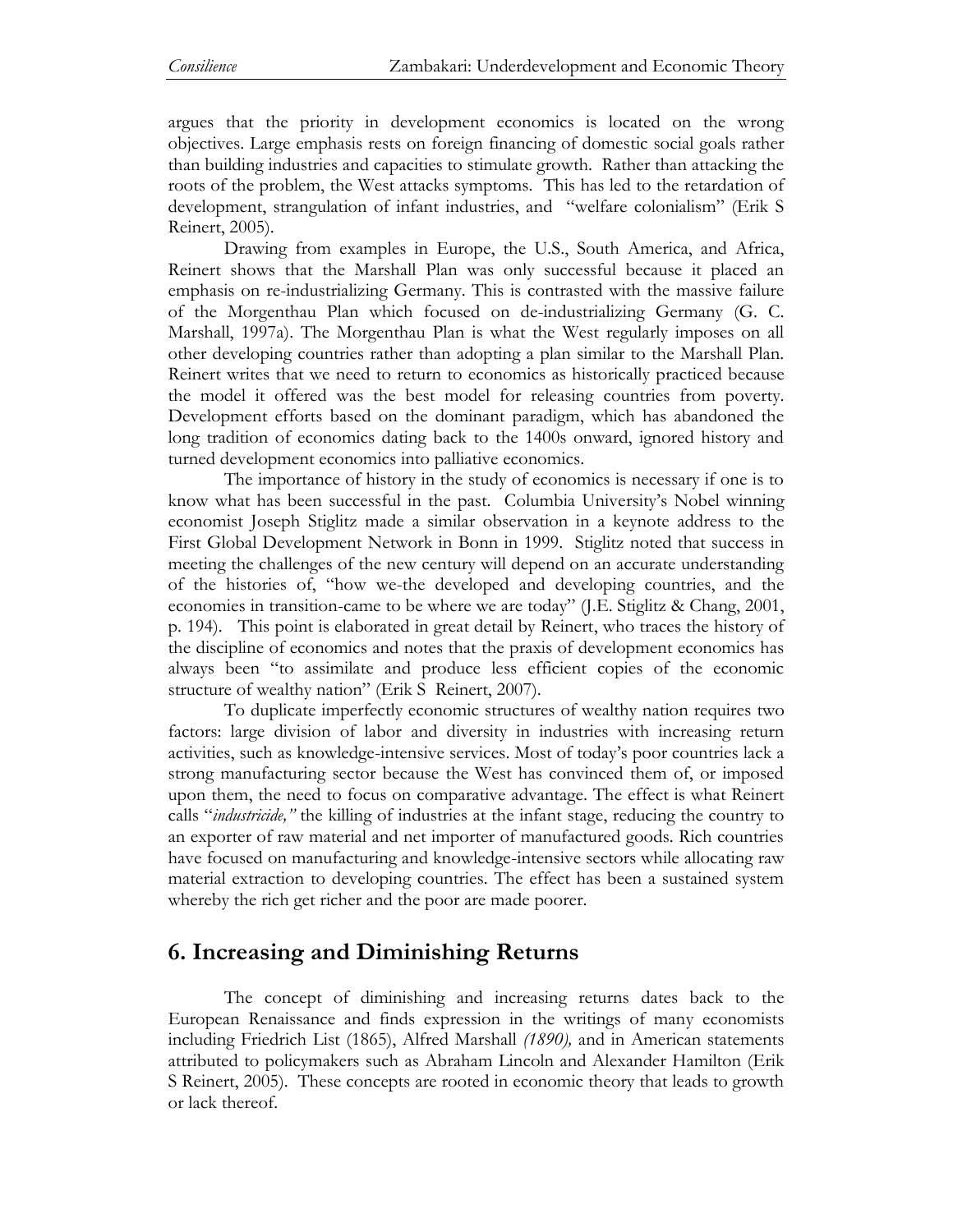A successful economic policy must distinguish between "*diminishing return industries*, where specialization *increases unit costs*, and *increasing return industries*, where specialisation *decreases unit costs"* (E.S. Reinert, 2004, p. 162). Marshall, author of the celebrated *Principles of Economics (1890),* recognized that a country has to subsidize industries where its industries are subjected to a dynamic of increasing return. Moreover, an economic policy that favoured increasing returns also needed to tax industries subject to decreasing returns (E.S. Reinert, 2004, p. 163). Agriculture and extractive industries are industries subject to decreasing returns. Manufacturing and technological sectors are examples of types of industries that are often subject to the dynamic of increasing returns. These easily reveal the Schumpeterian notion of "creative destruction." (H. Reinert, 2006).

According to Erik Reinert<sup>7</sup> diminishing returns occurs in economic activities where "one factor of production is held constant, while the other factors of production are expanded. As a consequence of the one factor being held constant, the increased input of the other factors yields less and less benefit".<sup>8</sup> With diminishing returns, specialization increases unit costs. Specialization in increasing returns activities decreases unit cost as volume increases. It also increases labor productivity and per capita income. Diminishing return activities on the other hand place emphasis on perfect competition and the pursuit for market equilibrium. Increasing return activities emphasize the dynamic of imperfect $\degree$  competition that leads to growth.

World history shows the absolute lack of countries that have done well *vis-á vis* what Alfred Marshall called the dynamic of diminishing returns (A. Marshall, 1890). Rather, successful cases of catch-up in the past have been achieved through a series of protective measures, selective policy favoring increasing return activities while taxing diminishing return activities.

As an historical example, Reinert points to the reindustrialization of post-World War II Germany as the most successful example of wealth creation built on the distinction between diminishing return and increasing return. Reinert contends that the distinction between these two terms and their implication in economic policy account for the development of countries.

In 1947 after the realization that the Morgenthau Plan had failed, then Secretary of State, George C. Marshall, announced its replacement with what became known as the Marshall Plan. Marshall outlined the contour of his plan in his Harvard Address (G. C. Marshall, 1997b). There, he noted that "the farmer has always produced the foodstuffs to exchange with the city dweller for the other necessities of life. This division of labour, was at the present time…threatened with breakdown"(G. C. Marshall, 1997b, p. 160). The distinction between urban and rural, the countryside and the city is one between two sectors: one based on agriculture and the other on industries that focus on manufacturing. The distinction is neat. It is one between industries that specialize in decreasing returns (e.g. extractive industries and agriculture) and those that specialize in increasing returns (e.g. industries that focus on manufacturing requiring innovation and constant technological advancement).

While the Morgenthau Plan called for a dismantling of industries in Germany the Marshall Plan called for rebuilding German industries. The two approaches to developing Germany reflected the differences between decreasing and increasing return. The former called for a focus on agriculture, the latter for a focus on industries. The first opted for a focus on an area where there was decreasing return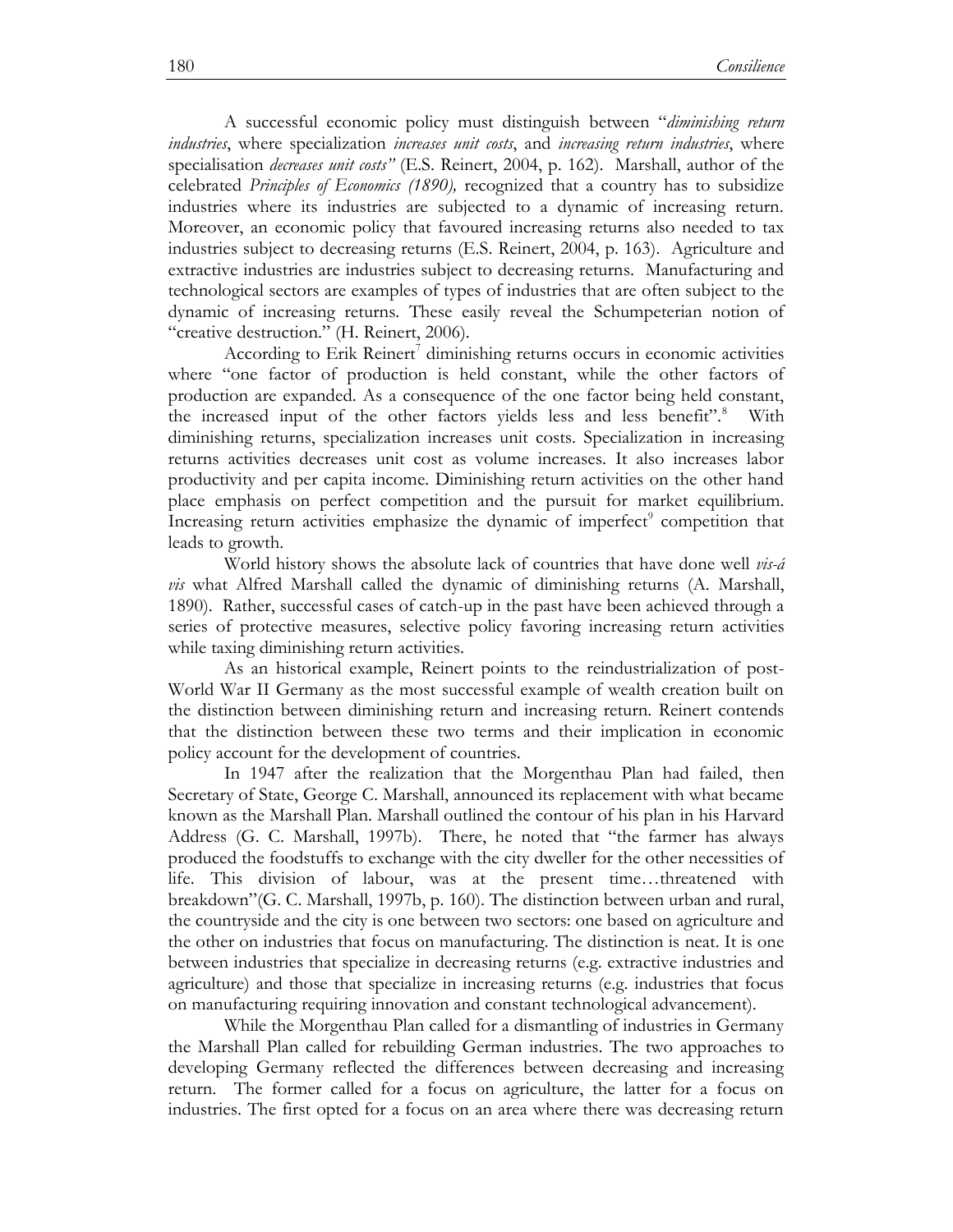while the second prioritized industries that yielded increasing return over time. The focus of the Marshall Plan on was industry and returning industrial production back to the 1936 level which was deemed normal (E.S. Reinert, 2004, p. 158).

The neoliberal paradigm places a strong emphasis on the individual, market equilibrium with perfect competition, and ignores the evolutionary dynamic of economic growth, along with the history behind growth as seen in developed countries. In the developing world today, Reinert has called the problem plaguing African countries "The Triple Curse" (Erik S Reinert, 1996). This includes religious adherence to diminishing return activities, emphasis on perfect competition, and pursuit for market equilibrium and massive exposure to erratic price volatility. Taken together, these factors lead to vicious cycles of poverty and unsustainable growth.

While economic growth was achieved and developed through what Reinert calls the dynamic of imperfect competition, rich countries today are the strongest advocates for the exact opposite for developing countries. Their prescriptions have acquired a 'quasi-fundamental religious' acceptance: Free Trade, deregulation of the financial market, and a near sacred adherence to the Efficient Market Hypothesis.

Developing countries must pay special attention to how today's rich countries became rich and avoid listening to self-proclaimed narratives or myths of how they became rich. How do African countries avoid the propensity to specialize in activities that only produce Diminishing Returns? What is the way to escape the *Triple Curse*? What must be done to get Africa moving forward and develop industry competitiveness? The answer is offered by Reinert in an alternative source of employment, which will raise the standard of living, increase wage, and provide people with a viable means of support. This can be done by developing the industrial sector in a competitive local market. Even when this local market is inefficient by global standards, it proves far better than nothing. Reliance on what is advocated by the Free Trade enthusiasts will only lead to dependence on raw materials and natural resources, which inevitably leads to a poverty trap (Erik S Reinert, 1996, p. 28).

The international playing field is far from being level. In the real world, some countries are far in the lead, others slag far behind. The outside expectation for African states is that they should be able to play with other states on the so called "equal playing field". The reality however is far from this professed truth. In actuality the demand for African states to liberalize their markets, promote competition, and aim for market equilibrium is rather a call for African economies to remain committed to activities which are doomed to lead to what Marshall called the dynamic of diminishing returns.

No country in the history of the world has done well focusing on diminishing returns. Every case in history points toward the dynamic of imperfect competition. All successful catch-up situations in the past have been achieved through a series of protective measures, selective policy favoring Increasing Return activities while taxing diminishing return activities. History teaches us that to break free from the bondage of underdevelopment; African states must prioritize certain industries, selective economic activities and develop the productive powers of those industries while they protect infant industries from external competition. This pattern does not exempt the industries from internal competition but protection from external competition is essential during the formative years. This is one way that African economies can escape the trap of 'Schumpeterian underdevelopment'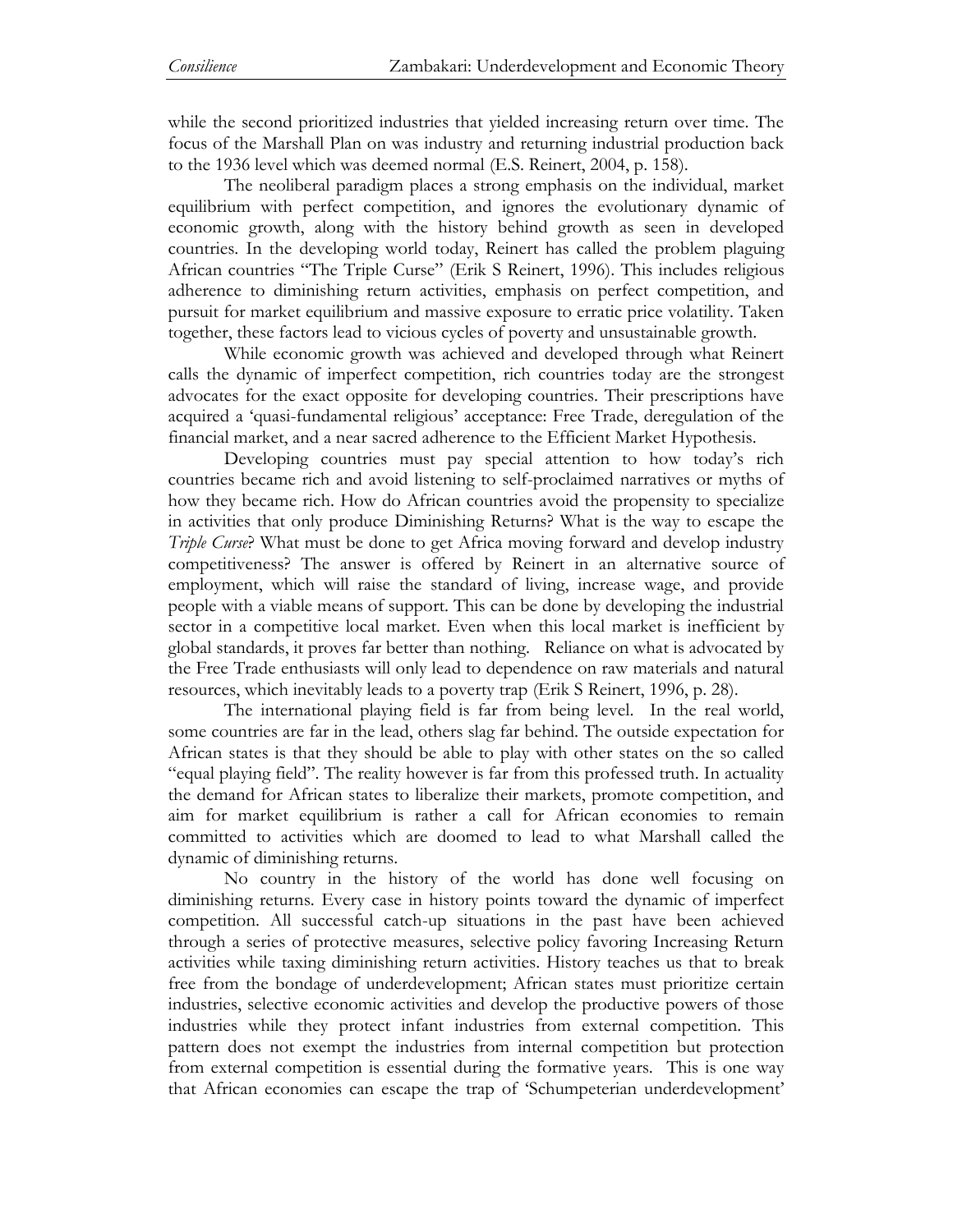(Erik S Reinert, 2007, pp. 167-168) while promoting a system of even growth and the dynamic system of historical Increasing Returns.

### **7. Conclusion**

For economic policy to be durable in the African context, it must reflect and respect local conditions. It must vary from one historical context to the next, use local resources, and respond adequately to local problems. A wholesale import of formulaic policy has proved disastrous over the past fifty years and will prove equally destructive in the future. Sustainable economic development requires first knowing the society in which one lives and knowing oneself as a people. It demands that research institutions within Africa produce knowledge to solve local problems within the continent. African states must learn lessons behind today's developed countries. This requires focusing on actual economic policy rooted in the theory of Infant Industry Promotion. It requires that African countries put in place protective measures such as tariffs, subsidies, quotas, and import bans on key raw materials.

It is important to select only industries that have the capacity to develop productive powers. The goal is to gradually remove barriers and protective measures as each industry develops the capacity to compete nationally, then regionally, and ultimately internationally. Lastly, to get out of the *Triple Curse*, African states need to develop an alternative source of employment, an industrial base, and strengthen the productive powers of infant industries if those industries are to survive the fierceness of international competition. All calls for deregulation of markets, removal of state planning from economic policy, reduction of industrial tariff, and liberalization of the economy in Africa should be strongly resisted and actively discouraged.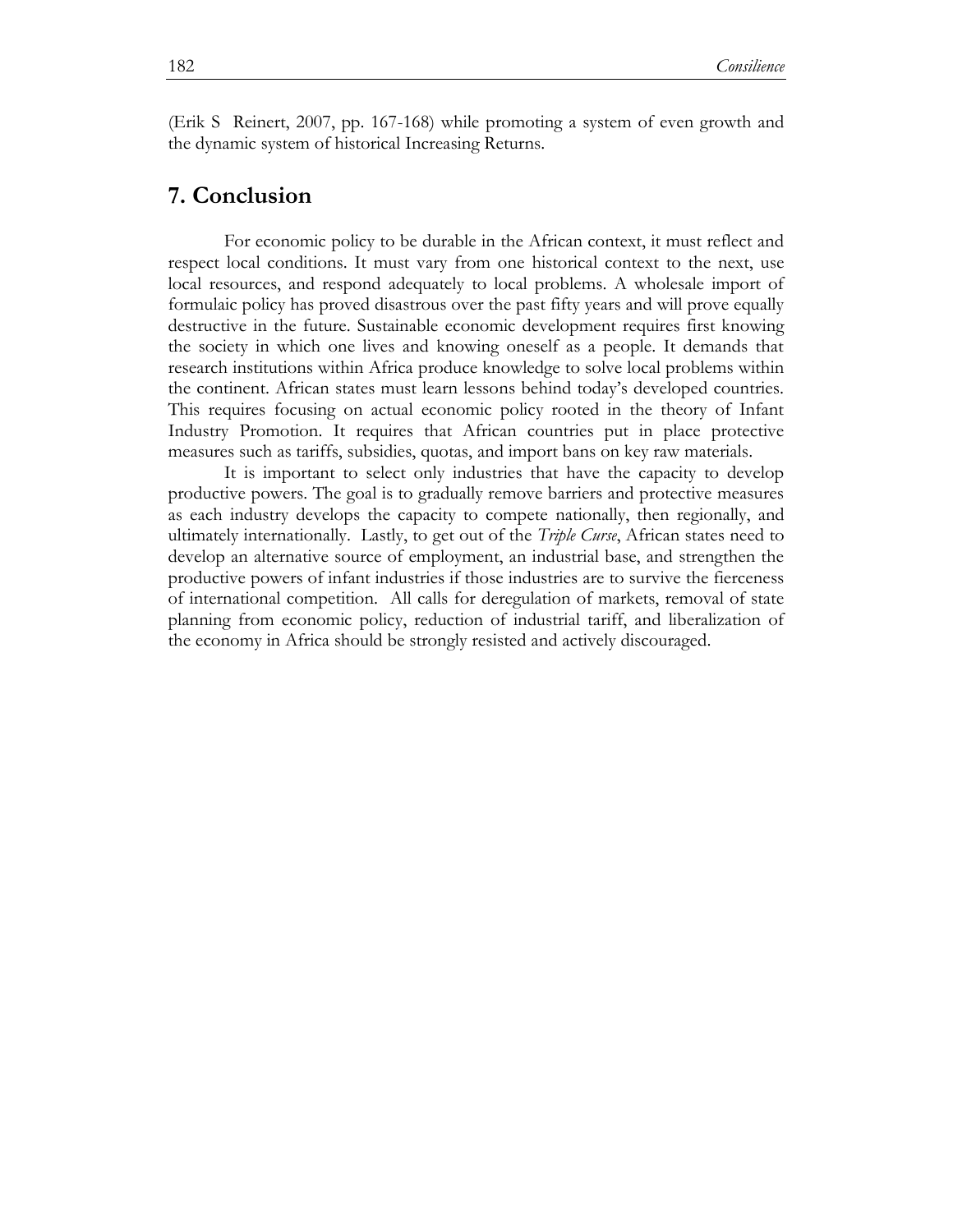## **Bibliography**

- Amin, S. (1972). Underdevelopment and Dependence in Black Africa-Origins and Contemporary Forms. The Journal of Modern African Studies, 10(4), 503- 524.
- Amin, S. (1990). Colonialism and the Rise of Capitalism: A Comment. Science & Society, 54(1), 67-72.
- Amin, S. (2010a). Africa's failings and the global system. Pambazuka(509).
- Amin, S. (2010b). 'Dead Aid': A critical reading. PAMBAZUKA(470).
- Amin, S. (2011). Talking about the market. PAMBAZUKA, 2011( 520).
- Armah, A. K. (2010). Remembering the Dismembered Continent (2). New African(493).
- Arrighi, G. (2007). States, Markets, and Capitalism, East and West. Positions : East Asia cultures critique, 15(2), 251-284. doi: 10.1215/10679847-2006-031
- AU. (2011). African Union Summit to Discuss Unity, Integration And Shared Values (PRESS RELEASE N0. 03/ 16th AU SUMMIT) Retrieved March 27, 2012, from http://www.au.int/en/content/african-union-summit-discuss-unityintegration-and-shared-values
- Bond, P. (2006). Looting Africa: The Economics of Exploitation. Scottsville: South Africa & London: UK: University of KwaZulu-Natal Press/Zed Books.
- Brown, M. E., Lynn-Jones, S. M., & Miller, S. E. (1995). The perils of anarchy: contemporary realism and international security. Cambridge, MA: MIT Press.
- Chang, H.-J. (2002). Kicking away the ladder: development strategy in historical perspective: Anthem.
- Chang, H.-J. (2003). Kicking Away the Ladder: Infant Industry Promotion in Historical Perspective. Oxford Development Studies, 31(1), 21-32. doi: http://www.tandf.co.uk/journals/titles/13600818.asp
- Chang, H.-J. (2005). The Dangers of Reducing Industrial Tariffs. Challenge, 48(6), 50-63. doi: http://www.mesharpe.com/mall/results1.asp?ACR=CHA
- Chang, H.-J. (2008). Bad Samaritans: The Myth of Free Trade and the Secret History of Capitalism. New York: Bloomsbury Press.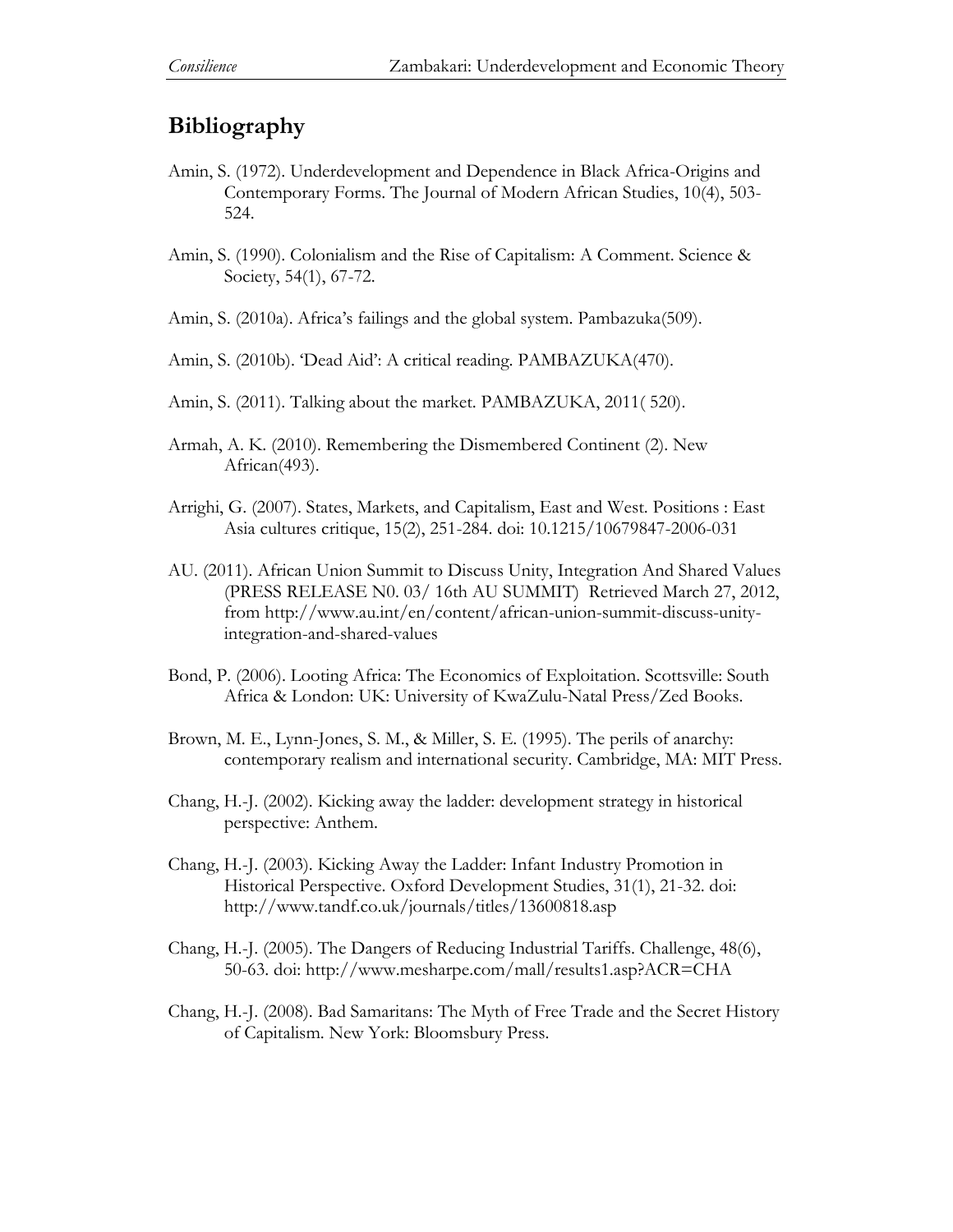- Chang, H. J. (2009, February 26, 2009). Economic History of the Developed World: Lessons for Africa Retrieved May 20, 2011, 2011, from http://www.hajoonchang.net/downloads/pdf/ChangAfDBlecturetext.pdf
- Easterly, W. (2001). The Lost Decades: Developing Countries' Stagnation in Spite of Policy Reform 1980-1998. Journal of Economic Growth, 6(2), 135-157.
- Geneva Declaration Secretariat. (2008). Global Burden of Armed Violence. Geneva, Switzerland: Geneva Declaration Secretariat.
- Goldstein, M., & Montiel, P. (2007). Evaluating Fund Stabilization Programs with Multicountry Data: Some Methodological Pitfalls. In G. Bird & D. Rowlands (Eds.), The International Monetary Fund and the World Economy. Volume 2. (pp. 3-43): Elgar Reference Collection. International Library of Critical Writings in Economics, vol. 208. Cheltenham, U.K. and Northampton, Mass.: Elgar. (Reprinted from: [1986]).
- Hirst, M. (1909). Life of Friedrich List And Selections from his Writings. New York: Augustus M. Kelley.
- Hochschild, A. (2001). Congo's Many Plunderers. Economic and Political Weekly, 36(4), 287-288.
- Hunt, E. K. (2003). Property and prophets; the evolution of economic institutions and ideologies (7th ed.). Armonk, NY: M.E. Sharpe.
- Jones, B. G. (2003). The Civilised Horrors of Over-Work: Marxism, Imperialism & Development of Africa. Review of African Political Economy, 30(95), 33-44.
- List, F. (1865). National System of Political Economy (G. A. Matile, Trans.). Philadelphia: J. B. Lippincott & Co.
- List, F. (1991). The national system of political economy / by Friedrich List ; translated from the original German by Sampson S. Lloyd: Fairfield, NJ : A.M. Kelley, 1991.
- Maddison, A. (2001). The World Economy: A Millennial Perspective. Paris, France: The Development Centre of the Organisation for Economic Co-operation and Development.
- Malkiel, B. G. (2003). The Efficient Market Hypothesis and Its Critics. Journal of Economics Perspectives, 17(1), 59-82.
- Mamdani, M. (1986). Peasants and Democracy in Africa. New Left Review(I/156).
- Mamdani, M. (2005). Political Identity, Citizenship and Ethnicity in Post-Colonial Africa: Keynote Address. Paper presented at the Arusha Conference: New Frontiers of Social Policy, Arusha, Tanzania.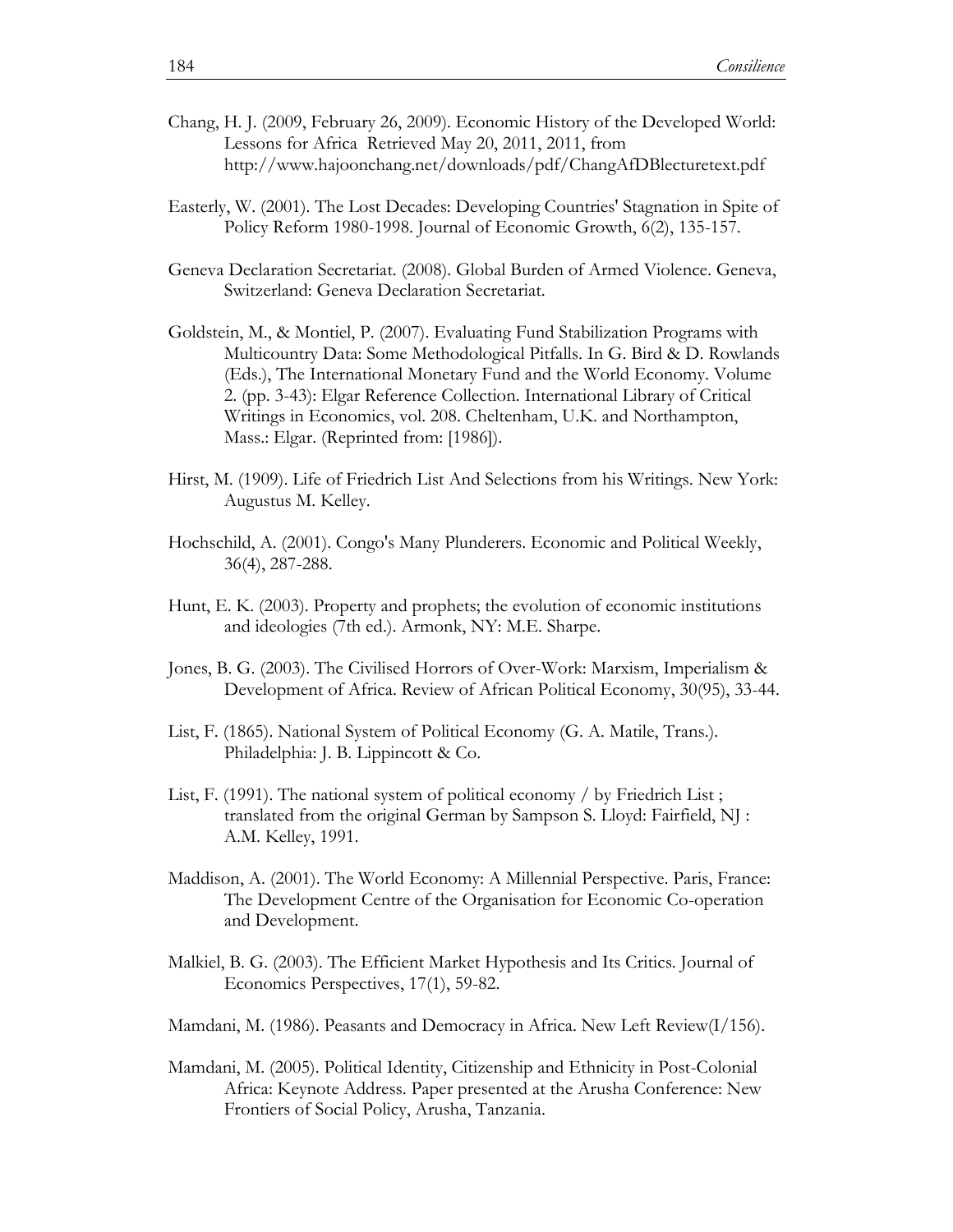http://siteresources.worldbank.org/INTRANETSOCIALDEVELOPMEN T/Resources/revisedMamdani.pdf

- Mamdani, M. (2007). Scholars in the marketplace: the dilemmas of neo-liberal reform at Makerere University, 1989-2005: CODESRIA, Council for the Development of Social Science Research in Africa.
- Marshall, A. (1890). Principles of Economics. London, UK: Macmillan.
- Marshall, G. C. (1997a). "Against Hunger, Poverty, Desperation and Chaos (Vol. 76, pp. 160-161): Foreign Affairs.
- Marshall, G. C. (1997b). 'Against Hunger, Poverty, Desperation and Chaos': The Harvard Address. Foreign Affairs, 76(3), 160-161. doi: http://www.foreignaffairs.org/
- Peter, W. (2001). War and peace: Lessons from the 20th century: The Hoirup Inaugural lecture. Scandinavian review, 89(1), 5.
- Reinert, E. S. (1980). International trade and the economic mechanisms of underdevelopment. Ann Arbor, Michigan: University Microfilms.
- Reinert, E. S. (1995). Catching-Up From Way Behind: A Third World Perspective on First World History. In J. V. Fagerberg, Bart ; Tunzelmann, G. N. Von (Ed.), The Dynamics of Technology, Trade and Growth. Cheltenham Glos, UK: Edward Elgar Publishing.
- Reinert, E. S. (1996). Diminishing Returns and Economic Sustainability: The Dilemma of Resource-based Economies under a Free Trade Regime. In H. J. Stein, Hesselberg & Helge, Hveem (Ed.), International Trade Regulation, National Development Strategies and the Environment: Towards Sustainable Development? . Oslo, Norway: Centre for Development and the Environment, University of Oslo.
- Reinert, E. S. (1999). The role of the state in economic growth. Journal of economic studies (Bradford), 26(4/5), 268-326.
- Reinert, E. S. (2004). Globalization, economic development and inequality: an alternative perspective. Cheltenham: UK/Northampton, MA: Edward Elgar Publishing Ltd.
- Reinert, E. S. (2005). Development and Social Goals: Balancing Aid and Development to Prevent 'Welfare Colonialism' (Paper prepared for the High-Level United Nations Development Conference on Millennium Development Goals, New York, March 14 and 15, 2005). Oslo, Norway & Tallinn, Estonia.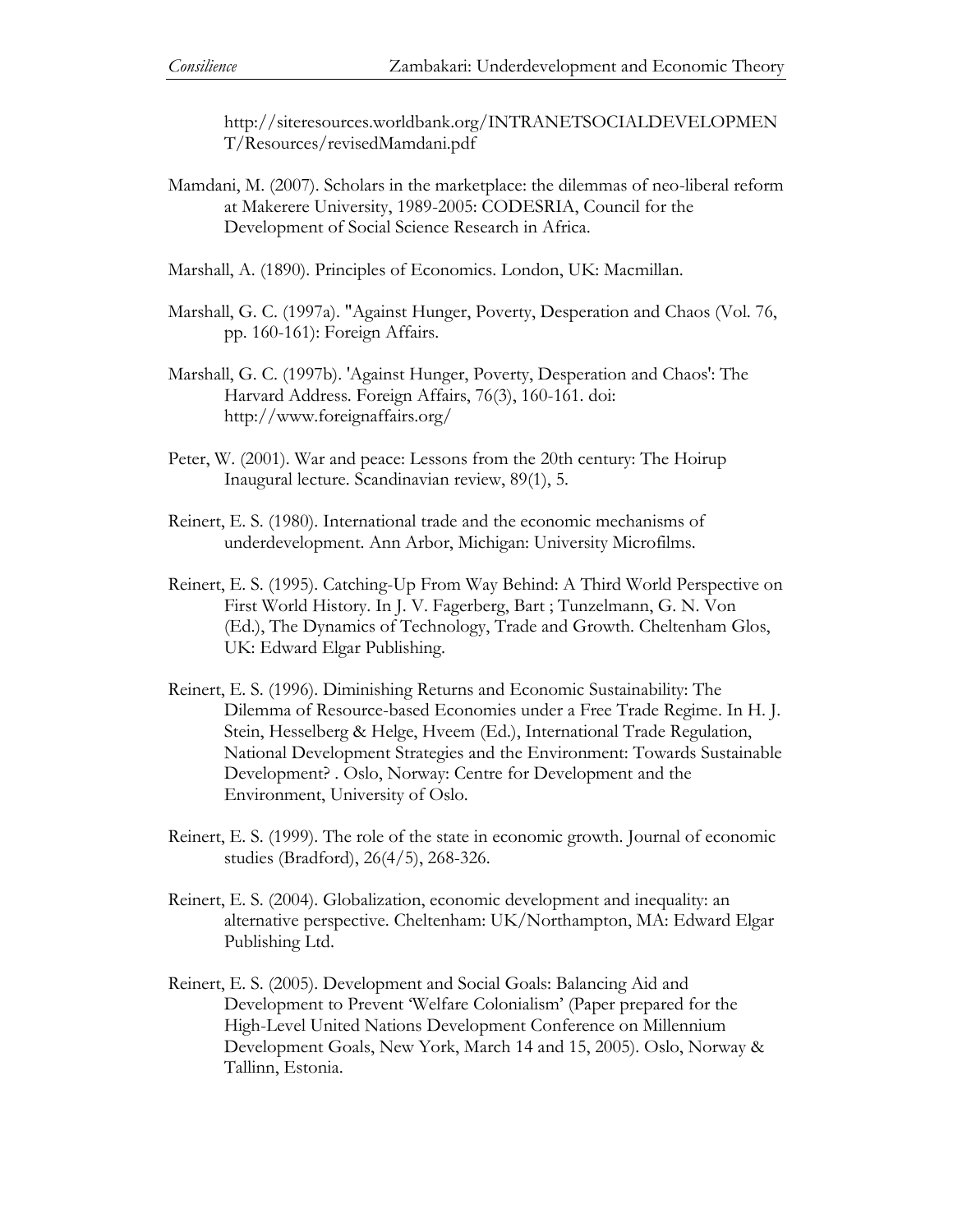- Reinert, E. S. (2007). How rich countries got rich and why poor countries stay poor. New York, NY: Carroll & Graf.
- Reinert, E. S. (2011). The bottom billion: why the poorest countries are failing and what can be done about it. Journal of global history, 6(1), 156.
- Reinert, H. (2006). Creative Destruction in Economics: Nietzsche, Sombart, Schumpeter (pp. 55-85): Springer US.
- Rodney, W. (1972). How Europe underdeveloped Africa. London, UK: Bogle-L'Ouverture Publications.
- Shaaeldin, E. (1991). African Alternative Framework to Structural Adjustment Programmes for Socio-Economic Recovery and Transformation (AAF-SAP) [book review]. Journal of Modern African Studies, 29(2), 328-332.
- Shelley, P. B. (1954). The trumpet of a prophecy. Albuquerque, NM University of New Mexico Press.
- Stiglitz, J. E. (1989). Markets, Market Failures, and Development. The American Economic Review, 79(2), 197-203.
- Stiglitz, J. E., & Chang, H. J. (2001). Scan globally, reinvest locally: Knowledge infrastructure and the localisation of knowledge Joseph Stiglitz and the World Bank: the rebel within. London, UK: Anthem Press.
- Suranovic, S. (2010). International Trade: Theory and Policy. Irvington, NY: Flat World Knowledge, Inc.
- Themnér, L., & Wallensteen, P. (2011). Armed conflict, 1946–2010. Journal of Peace Research, 48(4), 525-536.
- UNDP. (2010). Human Development Report 2010: 20th Anniversary Edition. New York, NY: United Nations Development Programme (UNDP). Available at <http://hdr.undp.org/en/media/HDR\_2010\_EN\_Complete\_reprint.pdf>.
- UNECA. (1989). African Alternative Framework to Structural Adjustment Programmes for Economic Recovery and Transformation (AAF-SAP). Addis Ababa, Ethiopia: United Nations Economic Commission for Africa. Available at <http://www.uneca.org/publications/ESPD/old/aaf\_sap.pdf>.
- UNECA. (2010). Economic Report on Africa 2010 (pp. 192). Addis Ababa, Ethiopia: UN Economic Commission for Africa.
- United Nations. (1998). International Merchandise Trade Statistics: Concepts and Definitions. Studies in Methods: Series M, No.52, Rev.2: Department of Economic and Social Affairs: Statistics Division. Available at <http://unstats.un.org/unsd/publication/SeriesM/SeriesM\_52rev2E.pdf>.